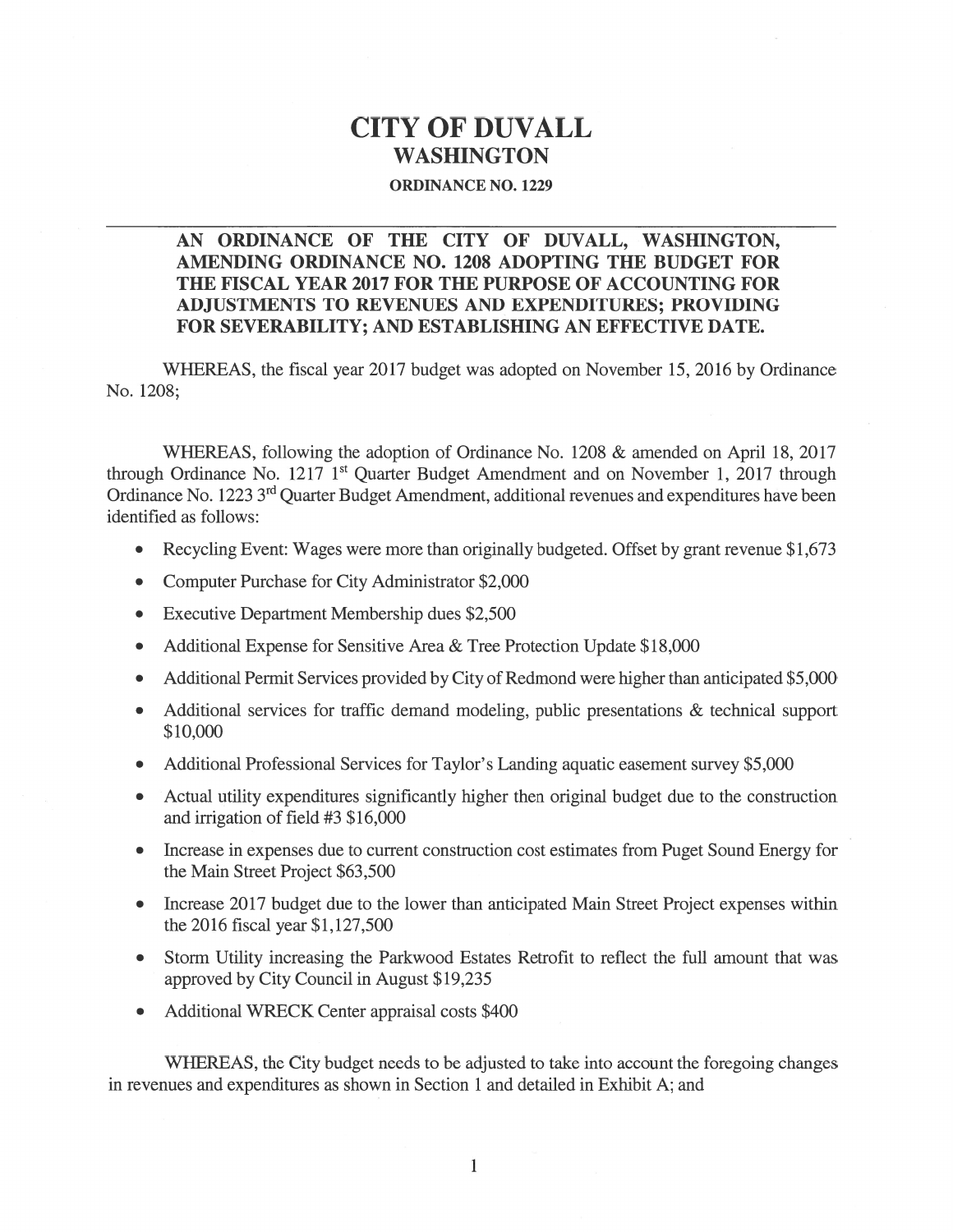WHEREAS, the City Council desires to amend the <sup>2017</sup> budget to account for these adjustments;

#### NOW, THEREFORE, THE CITY COUNCIL OF THE CITY OF DUVALL, WASHINGTON, DO ORDAIN AS FOLLOWS:

Section 1. Budget Amendment. The budget for fiscal year 2017, as adopted by Ordinance No. 1208 is hereby amended as follows:

|                    |                                 | Original         | 1st Amendment    | 2nd Amendment 3rd Amendment |            |            | Amended             |
|--------------------|---------------------------------|------------------|------------------|-----------------------------|------------|------------|---------------------|
|                    |                                 | 2017             | Increase         | Increase                    | Increase   |            | 2017                |
| Fund               | Description                     | Budget           | (Decrease)       | (Decrease)                  | (Decrease) |            | Budget              |
| $\mathbb{F}_{001}$ | General Fund                    | 6,083,113        | \$<br>99,295.32  | 169,440.00<br>\$            | \$         | 1,673.00   | \$<br>6,353,521.32  |
| <b>™002</b>        | Contingency Fund                | \$<br>42,735     | 135,059.00       | 50,000.00                   |            |            | \$<br>227,794.00    |
| 101                | <b>Street Fund</b>              | 568,428          | 51,881.99        |                             |            |            | 620,309.99          |
| 106                | Big Rock Ball Park Maintenance  | \$<br>89,175     | 15,460.00        |                             |            |            | 104,635.00          |
| 107                | Sensitive Areas Mitigation Fund | \$<br>38,659     | 59.87            |                             |            |            | 38,718.87           |
| 206                | 2016 LTGO Main St Debt Service  | \$<br>4,666,546  | 684,338.00       |                             |            |            | 5,350,884.00        |
| 304                | Real Estate Excise Tax Fund 1   | \$<br>846,968    | 40.668.18        |                             |            |            | 887,636.18          |
| 305                | Real Estate Excise Tax Fund 2   | \$<br>664,476    | 42,639.24        |                             |            |            | 707,115.24          |
| 306                | Main St Improvement Fund        | 8,590,208        | (320.843.10)     | 1,234,492.96                |            |            | 9,503,857.86        |
| 307                | Street CIP Fund                 | 946,250          | (65.947.92)      |                             |            |            | 880,302.08          |
| 308                | Parks CIP Fund                  | 3,701,293        | 28,204.96        |                             |            |            | 3,729,497.96        |
| 401                | <b>Water Fund</b>               | 4,625,565        | 201.834.14       |                             |            |            | \$<br>4,827,399.14  |
| 402                | Sew er Fund                     | 4,283,794        | 171,193.97       |                             |            |            | \$<br>4,454,987.97  |
| 404                | Storm Drainage Fund             | 1,661,725        | 67,852.07        | 74,038.00                   |            |            | 1,803,615.07        |
| 407                | Water CIP Fund                  | 814,458          | 103.276.15       |                             |            | 917,734.15 |                     |
| 408                | Sew er CIP Fund                 | 1,197,126        | (323, 276.99)    |                             |            |            | 873,849.01          |
| 409                | Storm Drainage CIP Fund         | 204,072          | (91, 910.88)     |                             |            |            | 112,161.12          |
| 410                | Bond Redemption Fund            | 460,289          | 949.09           |                             |            |            | 461,238.09          |
| 411                | Bond Reserve Fund               | 264,244          | 363.85           |                             |            |            | 264,607.85          |
| 501                | Equipment Fund                  | 692,441          | (9,230.57)       | 50,000.00                   |            |            | 733,210.43          |
| 502                | IT Fund                         | 257,240          | 91,244.06        |                             |            |            | 348,484.06          |
| 503                | Building Maintenance Fund       | 140,596          | 55,183.40        | 20,900.00                   |            |            | 216,679.40          |
| Totals             |                                 | \$<br>40,839,401 | \$<br>978,293.83 | \$1,598,870.96              | \$         | 1,673.00   | \$<br>43,418,238.79 |

Section 2. Severability. Should any section, paragraph, sentence, clause or phrase of this Ordinance, or its application to any person or circumstance, be declared unconstitutional or otherwise invalid for any reason, or should any portion of this Ordinance be pre-empted by state or federal law or regulation, such decision or pre-emption shall not affect the validity of the remaining portions of this Ordinance or its application to other persons or circumstances.

Section 3. Effective Date. This Ordinance shall be published in the official newspaper of the City, and shall take effect and be in full force five (5) days after the date of publication.

### ADOPTED BY THE CITY COUNCIL AT A REGULAR MEETING THEREOF ON THE DAY OF DECEMBER 2017.

 $\overline{\phantom{a}}$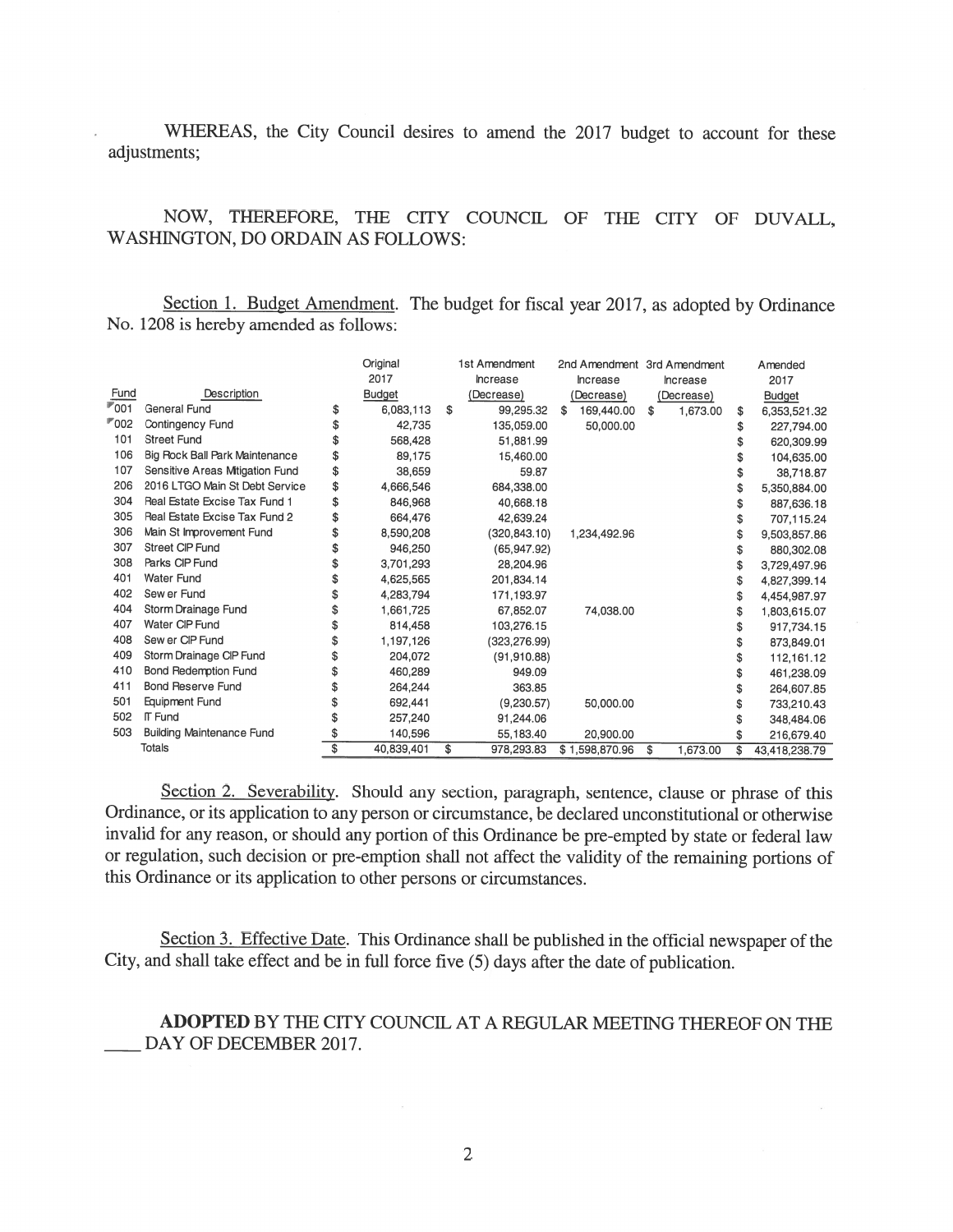1 p CITY OF DUVALL Mayor Will Ibershof

Approved as to form:

Rachel Turpin, City Attorney

ATTEST/AUTHENTICATED:

Wycoff, City Joch

Passed by the City Council: 12/19/2017<br>Ordinance No. 1229<br>Date of Publication: 12/22/2017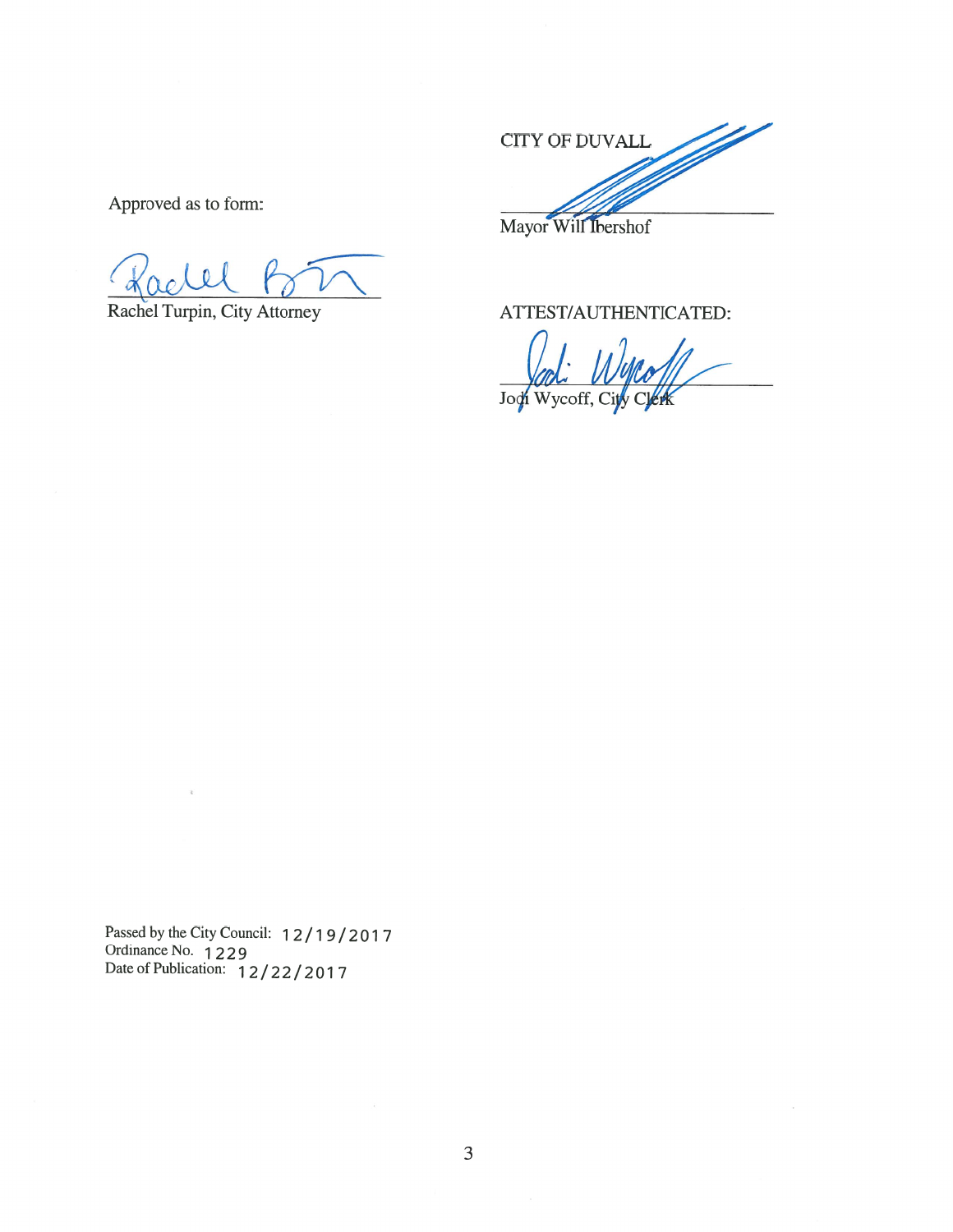## **CITY OF DUVALL EXHIBIT A** Line Item Changes to 2017 Budget

| Ful Account No.<br><b>General Fund</b>    | <b>Description</b>                                | <b>Note</b>    | <b>Adopted</b> |           | <b>Expenditure</b> | Revenue        |   | Amended      |
|-------------------------------------------|---------------------------------------------------|----------------|----------------|-----------|--------------------|----------------|---|--------------|
|                                           | 001-00-308-80-00-00 Beginning Fund Balance        |                | 476,439.32     |           |                    |                |   | 476,439.32   |
|                                           | 001-00-308-10-00-00 Reserved Beg Fund Balance     |                | 771,802.18     |           |                    |                |   | 771,802.18   |
|                                           | 001-00-337-07-37-00 Public Health Local Haz Grant | 5              | 6,600.00       |           |                    | 235.00         |   | 6,835.00     |
|                                           | 001-00-337-07-38-00 KCSWD Recycling Grant         | 5              | 11,000.00      |           |                    | 1,438.00       |   | 12,438.00    |
|                                           | 001-02-513-10-35-02 Computer Harware & Softward   | 11             |                |           | 2,000.00           |                |   | 2,000.00     |
| 001-02-513-10-49-00 Membership Dues       |                                                   | 11             | ÷,             |           | 2,500.00           |                |   | 2,500.00     |
|                                           | 001-05-558-60-41-01 Prof Services - Zoning        | 6              | 65,000.00      |           | 18,000.00          |                |   | 83,000.00    |
|                                           | 001-06-558-50-41-00 Professional Services         | 7              | 10,410.00      |           | 5,000.00           |                |   | 15,410.00    |
| 001-09-554-90-11-00 Salaries & Wages      |                                                   | 5              | 500.00         |           | 305.00             |                |   | 805.00       |
|                                           | 001-09-554-90-11-01 Overtime & Buyouts            | 5              | 2,000.00       |           | 1,368.00           |                |   | 3,368.00     |
| 001-21-544-40-41-02 Comp Plan Update      |                                                   | 8              | 55,000.00      |           | 10,000.00          |                |   | 65,000.00    |
|                                           | 001-21-542-10-41-01 Engineering Prof Services     | 9              | 15,000.00      |           | 5,000.00           |                |   | 20,000.00    |
|                                           |                                                   | 6,7,8,9        |                |           |                    |                |   |              |
|                                           | 001-97-508-80-00-00 Ending Fund Balance           | ,11            | 133,239.25     |           | (42,500.00)        |                |   | 90,739.25    |
|                                           | 001-97-508-10-00-01 Reserved End Fund Balance     |                | 720,506.00     |           |                    |                |   | 720,506.00   |
|                                           | 001-97-508-11-00-00 Reserved End Fund Balance     |                | 25,000.00      |           |                    |                |   | 25,000.00    |
|                                           | 001-97-508-12-00-00 Reserved End Fund Balance     |                | 26,296.18      |           |                    |                |   | 26,296.18    |
| <b>Total General Fund</b>                 |                                                   |                |                | Ś         | $1,673.00$ \$      | 1,673.00       |   |              |
| <b>Big Rock Park Fund</b>                 |                                                   |                |                |           |                    |                |   |              |
|                                           | 106-00-308-10-00-00 Reserved Beg Fund Balance     |                | 25,535.21      |           |                    |                |   | 25,535.21    |
|                                           | 106-00-308-80-00-00 Beginning Fund Balance        |                |                |           |                    |                |   |              |
| 106-15-576-40-47-00 Public Utilities BRBF |                                                   | 10             | 3,000.00       |           | 16,000.00          |                | ۳ | 19,000.00    |
|                                           | 106-97-508-10-00-00 Reserved End Fund Balance     | 10             | 22,315.77      |           | (16,000.00)        |                |   | 6,315.77     |
|                                           | 106-97-508-80-00-00 Ending Fund Balance           |                |                |           |                    |                |   |              |
| <b>Total Big Rock Park Fund</b>           |                                                   |                |                | \$        |                    | \$             |   |              |
| <b>Main Street Improvement</b>            |                                                   |                |                |           |                    |                |   |              |
| 306-00-308-00-00-00 Begin Fund Balance    |                                                   |                |                |           |                    | \$             |   |              |
|                                           | 306-00-308-10-00-00 Reserved Beg Fund Balance     |                | 206,333.51     |           |                    |                |   | 206,333.51   |
|                                           | 306-21-594-36-63-00 Franchise Utility - PSE       | 3              | 400,000.00     | \$        | 63,500.00          |                |   | 463,500.00   |
| 306-21-595-35-60-00 Main Street           |                                                   | 4              | 5,157,429.50   |           | \$1,127,500.00     |                |   | 6,284,929.50 |
| 306-97-508-00-00-00 Ending Fund Balance   |                                                   |                |                |           |                    |                |   |              |
|                                           | 306-97-508-10-00-00 Reserved Fund Balance         | 3,4            | 1,333,394.95   |           | (1,191,000,00)     |                |   | 142,394.95   |
| <b>Total Main St Improvement</b>          |                                                   |                |                | Ś         |                    | \$             |   |              |
| <b>Stormwater Utility Fund</b>            |                                                   |                |                |           |                    |                |   |              |
|                                           | 404-00-308-80-00-00 Beginning Fund Balance        |                | 354,112.89     |           |                    |                |   | 354,112.89   |
|                                           | 404-00-308-10-00-00 Reserved Beg Fund Balance     |                | 283,447.00     |           |                    |                |   | 283,447.00   |
|                                           | 404-29-594-38-63-01 Parkwood Estates Retrofit     | 1              | 308,000.00     |           | 19,235.42          |                | r | 327,235.42   |
| 404-97-508-80-00-00 Ending Fund Balance   |                                                   |                | 363,441.23     |           |                    |                |   | 363,441.23   |
|                                           | 404-97-508-10-00-00 Reserved End Fund Balance     | $\mathbf{1}$   | 283,447.00     |           | (19, 235.42)       |                |   | 264, 211.58  |
|                                           | 404-97-508-10-00-01 Reserve for Detention Proj    |                |                |           |                    |                |   |              |
| <b>Total Stormwater Utility Fund</b>      |                                                   |                |                | \$        |                    | \$             |   |              |
| <b>Building Maintenance Fund</b>          |                                                   |                |                |           |                    |                |   |              |
|                                           | 503-00-308-10-00-00 Reserved Beg Fund Balance     |                | 25,600.00      |           |                    |                |   | 25,600.00    |
|                                           | 503-00-308-80-00-00 Beginning Fund Balance        |                | 50,209.86      |           |                    |                |   |              |
|                                           | 503-13-518-30-41-02 Wreck Center Prof Services    | $\overline{2}$ | 3,600.00       |           | 400.00             |                |   | 50,209.86    |
| 503-97-508-80-00-00 Ending Fund Balance   |                                                   | $\overline{2}$ |                | \$<br>\$. |                    |                |   | 4,000.00     |
|                                           | 503-97-508-11-00-00 Restricted for Insurance      |                | 46,709.86      |           | (400.00)           |                |   | 46,309.86    |
| <b>Total Building Maintenance Fund</b>    |                                                   |                | 25,600.00      | \$        | $\blacksquare$     | \$             |   | 25,600.00    |
|                                           |                                                   |                |                |           |                    |                |   |              |
| <b>TOTAL CHANGES</b>                      |                                                   |                |                | \$        | 1,673.00           | \$<br>1,673.00 |   |              |